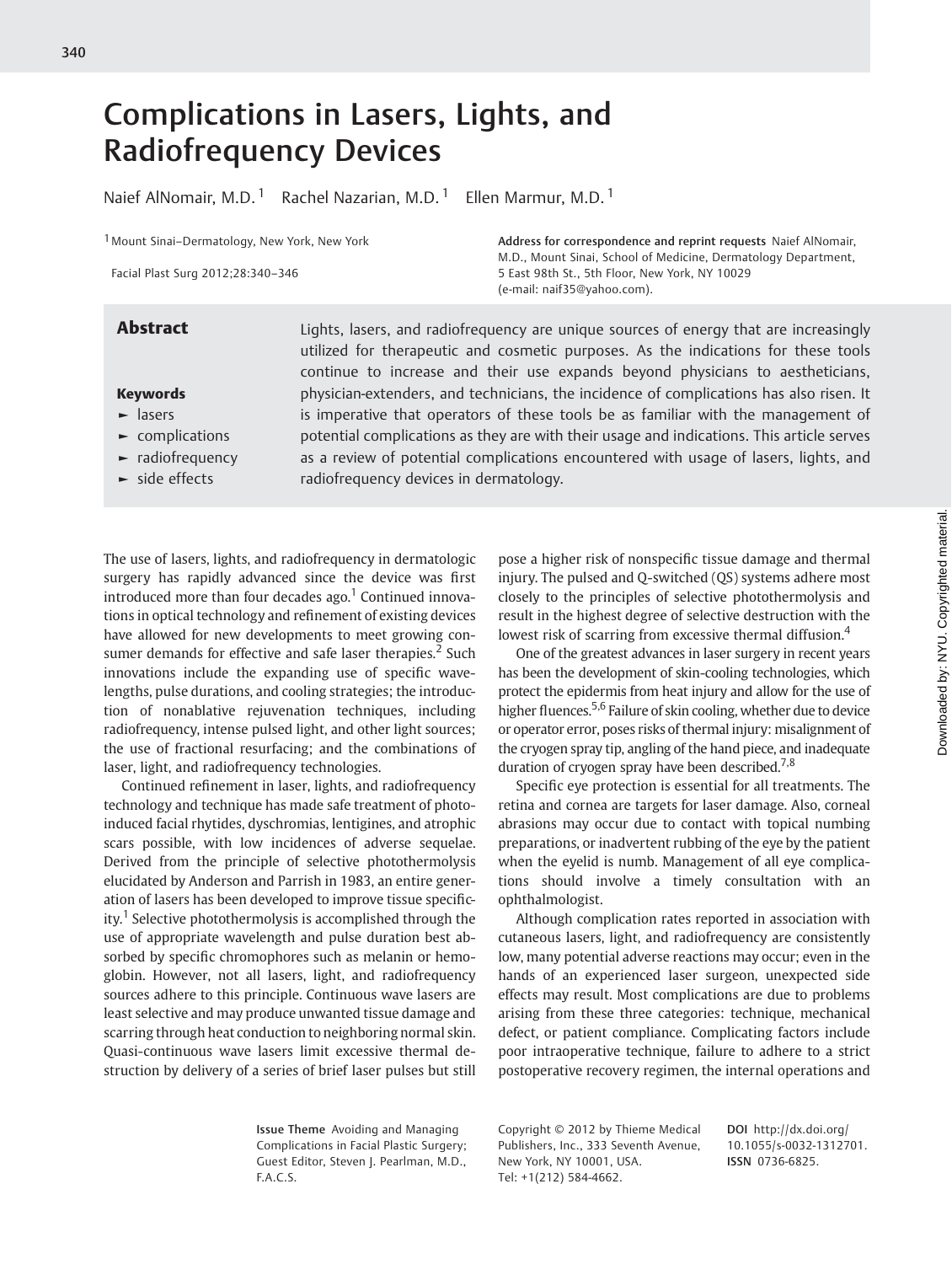

Figure 1 Thermage operational defect (missing a metal contact inside clip on right side). May have led to eyelid burn. Other major errors include failure to use coupling fluid, failure to ensure four corners of hand piece are in full contact with skin, treating areas of broken skin.

mechanical status of the equipment used (►Fig. 1), and the individual characteristics of each patient undergoing treatment (e.g., Fitzpatrick skin phototype, degree of ultraviolet light exposure, pretreatment, and medical condition). $3$ 

#### Resurfacing Lasers

The introduction of ablative laser skin resurfacing techniques with high-energy, pulsed carbon dioxide  $(CO<sub>2</sub>)$  and erbiumdoped yttrium aluminum garnet (Er:YAG) devices in the mid-1990s was met with great enthusiasm. They displayed excellent clinical outcomes in the treatment of atrophic scars and photodamaged facial skin, including rhytides, lentigines, and dermal elastosis, but the prolonged recovery and risk of potential side effects ultimately made them less attractive treatment alternatives.<sup>9</sup>

Resurfacing with either the high-energy, pulsed, or scanned  $CO<sub>2</sub>$  or Er:YAG laser results in complete epidermal ablation and upper papillary dermal destruction with collagen remodeling. As a result, newly resurfaced skin lacks an intact epithelium, producing an exposed weeping wound with copious serous discharge. Complete reepithelialization occurs within an average of 8.5 days for  $CO<sub>2</sub>$  laser-resurfaced skin, compared with 5.5 days for Er:YAG laser-treated skin. Complications of cutaneous laser resurfacing range from transient side effects to permanent disfigurement.<sup>3</sup>

Mild complications include prolonged erythema, acne, milia formation, contact dermatitis, and pruritus. Complications of moderate severity include reactivation of herpes simplex virus (HSV), superficial bacterial and fungal infections, postinflammatory hyperpigmentation, and delayedonset hypopigmentation. The most severe complications associated with resurfacing include hypertrophic scar formation, ectropion, and disseminated infection. $3,4,8,10$  Resurfacing treatment limited to the face, and excluding the neck and chest, was noted to leave a visible hypopigmented line of demarcation above the angle of the mandible unresponsive to tanning; this technique has recently fallen out of favor in many demographics.

Transient acneiform eruptions and milia are relatively common for nonfractionated laser resurfacing, with up to 80% of cases developing with the former and more than 14% developing with the latter.<sup>9</sup>

Rate of reactivation of HSV infection with traditional resurfacing laser treatment range from 2 to 7%, and requires a prophylactic antiviral treatment for patients with positive history of HSV. The rate of bacterial infection tends to be low (0.5 to 4.5% of cases) and includes the likelihood of pathogen overgrowth, primarily Staphylococcus aureus, Pseudomonas aeruginosa, and Enterobacter cloacae.<sup>8,9</sup>

The risk of these untoward side effects are significantly reduced when appropriate pretreatment patient selection is made, proper surgical technique is used, and the post-treatment recovery period occurs under optimal healing conditions.<sup>4</sup>

#### Fractional Photothermolysis

The concept of fractional photothermolysis, coined in 2004 by Manstein and colleagues, has revolutionized the field of laser skin resurfacing by providing the ability to obtain significant clinical results with minimal posttreatment recovery.<sup>9,11</sup> This technique generates microthermal treatment zones in the dermis, which are columns of thermally denatured skin of controlled width and depth.<sup>9</sup>

Side effects and complications of fractional laser resurfacing have been shown to be distributed among different age groups, body locations, cutaneous conditions, and skin phototypes.

Immediate posttreatment erythema or urticaria is an expected consequence of fractionated laser skin resurfacing that usually resolves within 3 to 4 days ( $\blacktriangleright$  Figs. 2, 3). Prolonged erythema is defined as posttreatment erythema that persists longer than 4 days with nonablative resurfacing and beyond 1 month with ablative treatment. It has been reported in fewer than 1% of nonablative patients and more than 12.5% of ablative laser-treated patients, although erythema typically resolves in these latter cases within 3 months.<sup>9</sup>

Viral, bacterial, and fungal infections are rare, but usually occur during the first postoperative week and require proper identification and treatment to avoid further complications.<sup>9</sup> The rate of HSV infection, the most common type of infection after fractional laser skin resurfacing, has been reported in 0.3 to 2% of cases. $9,12,13$  Patients may not present with classic herpetiform vesicopustules but instead may demonstrate only superficial erosions that develop during the first week after treatment. $9,13$  To minimize the risk of HSV reactivation with fractional resurfacing, antiviral prophylaxis should be administered when a prior history of facial HSV is documented or if full-face ablative laser procedures are performed.<sup>9</sup>

Bacterial infection is rarely observed after fractionated skin resurfacing, with only 0.1% of all treated cases documented to develop impetigo.<sup>9,12,13</sup> Excessive wound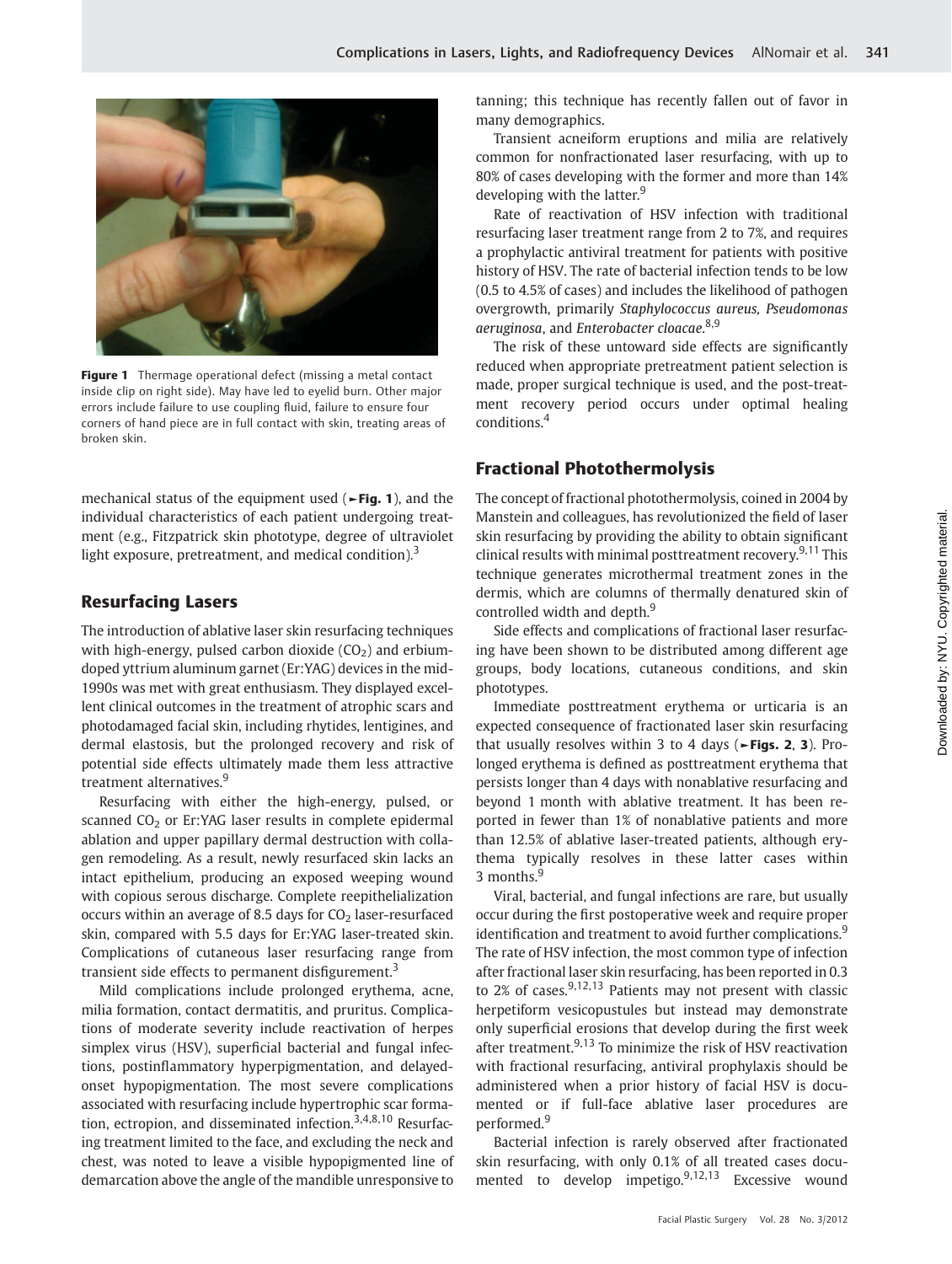

Figure 2 Normal post-Fraxel erythema.

occlusion during the early postoperative period can enhance the likelihood of pathogen overgrowth, primarily S. aureus and P. aeruginosa.<sup>9</sup> Increased pain, focal intense erythema, increased exudate, and erosions with crusting should alert the physician to the possibility of bacterial superinfection that usually presents 1 to 3 days after treatment.  $9,13$  Treatment of bacterial infection includes topical antibiotics, such as mupirocin, or oral antibiotics, including antistaphylococcal penicillins, amoxicillin/clavulanate, cephalosporins, and macrolides.

Although rarely seen, cutaneous candidiasis induced by Candida albicans is the most common fungal infection reported after fractional laser skin resurfacing (usually 7 to 14 days after treatment) and should be treated with antifungal medications, such as topical ketoconazole, to prevent scarring.<sup>9</sup>

Acneiform eruptions have been documented (2 to 10%) with fractional skin resurfacing, and the incidence of milia development has been reported in as many as 19% of treated patients.<sup>4,9,12</sup> In some cases, this may represent a simple folliculitis due to the wound-healing response. Treatment



Figure 3 Normal post-Fraxel urticaria.

remains primarily gentle acne medications or a medrol dose pack in more severe cases.

Postinflammatory hyperpigmentation is much less frequent with fractional laser skin resurfacing than with other ablative procedures, but is observed in 1 to 32% of patients, depending on the system used, parameters applied, and skin phototypes treated.9,12 Patients with darker skin phototypes (Fitzpatrick III to VI) have a higher likelihood of developing postinflammatory hyperpigmentation. In general, fractional resurfacing of darker skin should use higher fluencies, lowerdensity settings, and longer treatment intervals. Hypopigmentation is an extremely uncommon complication of fractional laser skin resurfacing.<sup>4,9</sup>

Hypertrophic scarring is another known and rare complication of fractional ablative resurfacing. There are several potential explanations for hypertrophic scarring, including the use of excessively high-energy densities, postoperative infection of the skin, and lack of technical finesse. The neck is a well-recognized site that is especially susceptible to the development of scarring because of the small number of pilosebaceous units and poor vasculature in this region, which are essential for wound healing. In addition, the thin skin of the neck renders it more susceptible to thermal injury. Other scar-prone anatomic locations that require more conservative treatment protocols include the periorbital and mandibular regions and other areas over bony prominences.9,14

Other rare complications of fractional ablative resurfacing include cicatricial ectropion, multiple eruptive keratoacanthomas, and delayed purpura. $15,16$ 

#### Vascular-Specific Lasers

Vascular-specific laser systems target intravascular oxyhemoglobin to effect destruction of various congenital and acquired vascular lesions. Lasers and light sources that have been used to treat vascular lesions include the argon (488/ 514 nm), argon-pumped tunable dye (577/585 nm), potassium-titanyl-phosphate (KTP; 532 nm), krypton (568 nm), copper vapor/bromide (578 nm), pulsed dye laser (PDL; 585 to 595 nm), and neodymium:yttrium-aluminum-garnet (Nd:YAG; 532/1064 nm) lasers and the intense pulsed light (IPL) source (515 to 1200 nm).<sup>4</sup>

The most common complications of KTP are linear crusting of skin overlying treated blood vessels, transient pigmentary changes, mild fibrosis, cutaneous depressions, and hypopigmentation.<sup>4,8</sup>

The most common complications of PDL include transient purpura, erythema, edema, and dyspigmentation.<sup>4</sup> These complications are typically self-resolving and last days to months.

Because absorption of both oxyhemoglobin and melanin is reduced in the near-infrared region of the electromagnetic spectrum, significantly higher fluences are required for photocoagulation of deeper vessels. The use of proper cooling methods and avoidance of overlapping pulses is essential with long-pulsed 1064-nm lasers to prevent injury associated with inadequate dissipation of heat.<sup>2</sup> The most common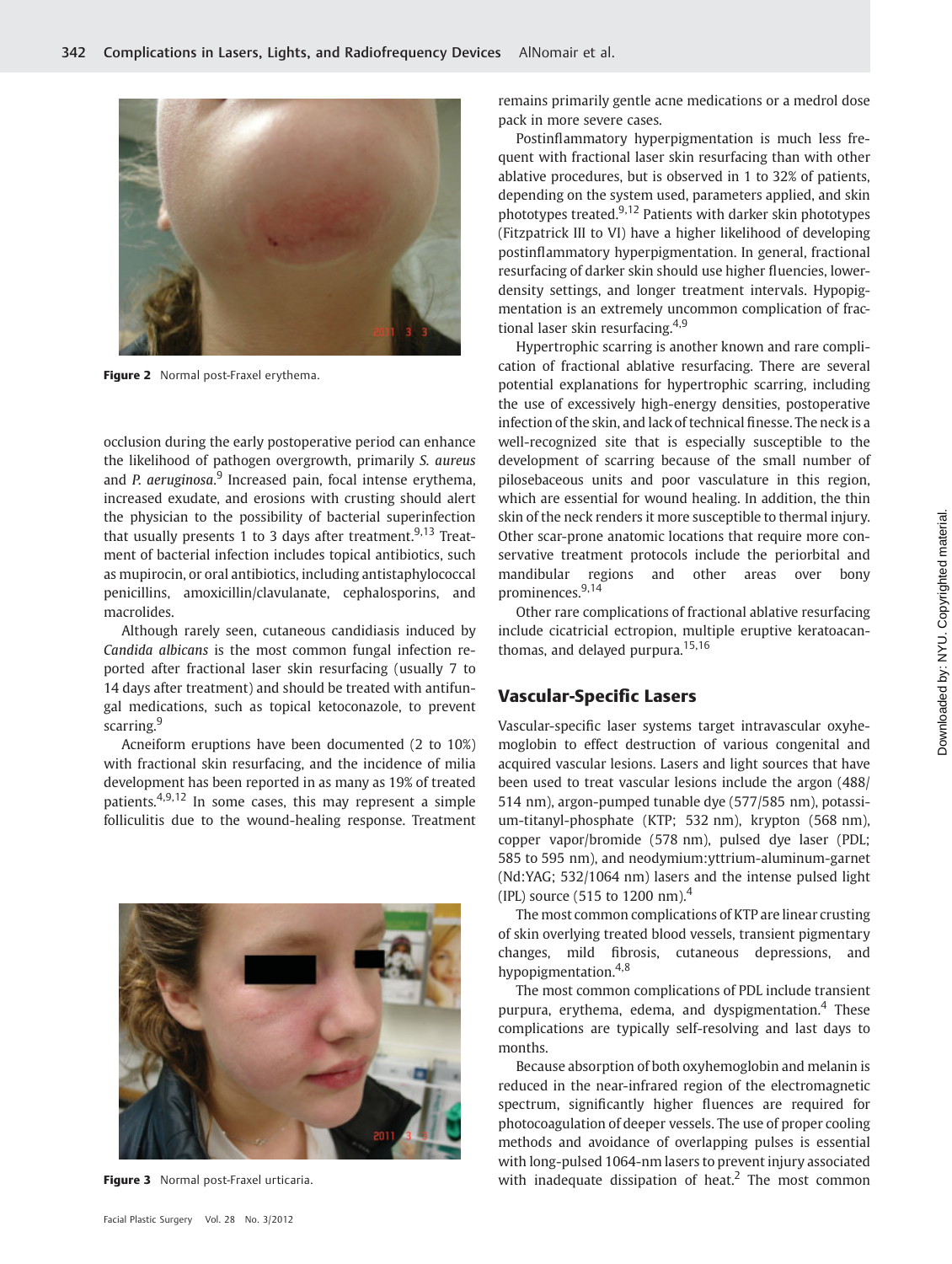complications of Nd:YAG are purpura, vesiculation, superficial thrombosis, transient hyperpigmentation, and atrophic scarring, most notably over the perinasal area. $4$ 

To minimize the risk while using different kinds of vascular lasers, the lasers should be used with extra caution on patients with recent sun exposure or in those with intrinsically dark skin tones, particularly with KTP and IPL. Avoid applications of excessive energy densities and/or pulse stacking except when indicated (e.g., PDL stacking while treating warts).

### Intense Pulsed Light

The IPL system emits noncoherent broadband light in the range of 515 to 1200 nm. Indications for IPL treatment are numerous and include pigmented and vascular lesions, photoaging, and photoepilation.<sup>17</sup>

Common side effects after treatment with IPL include mild postoperative erythema, edema, and ecchymosis (►Fig. 4). More serious superficial burns and scarring can occur with aggressive treatment parameters.4,17 Because of the potential for competition between different chromophores with IPL systems, this device should be used cautiously in type III to VI skin and suntanned skin. $8,17$ 

Care should be taken to maintain slight overlap between pulses to ensure confluent treatment of the target area and avoid "skip" (untreated) areas. These "skip" areas may leave a footprint of dyspigmentation in contrast to neighboring treated areas.<sup>17</sup>

Most complications can be minimized by use of appropriate treatment settings, cooling methods, and proper patient selection. Patients should also be advised regarding photoprotection with sun avoidance and sunscreen to minimize postinflammatory hyperpigmentation after an erythematous treatment response.<sup>8,17</sup>



Figure 4 Ecchymosis after a recently calibrated intense pulsed light laser. Resolved in 10 days.

Patients should be informed of all potential and oft-seen complications before they are anaesthetized. It is also recommended to discuss postprocedural care instructions before any numbing or procedures are performed to ensure understanding by the patient and to address questions they may have regarding postprocedural practice.

### Pigment-Specific Lasers

High-energy, ultrashort pulsed laser systems can successfully lighten or eradicate a wide variety of benign epidermal and dermal pigmented lesions and tattoos with minimal risk of untoward effects. Epidermal lesions (solar lentigines, ephelides, café au lait macules, and seborrheic keratoses), dermal and mixed epidermal/dermal lesions (melanocytic nevi, blue nevi, nevi of Ota/Ito, infraorbital hyperpigmentation, drug-induced hyperpigmentation, Becker's nevi, and nevus spilus), and tattoos (amateur, professional, and traumatic) have all been shown to be amenable to laser treatment.<sup>4</sup>

The three most common types of QS lasers used in practice today are the 694-nm ruby, 755-nm alexandrite, and 532/ 1064-nm Nd:YAG. Each produces an immediate ash-white epidermal tissue response when targeting cutaneous pigment or tattoo ink. Other possible treatment side effects include punctuate bleeding, tissue splatter, edema, pruritus, vesiculation, textural changes, skin crusting, and transient hypopigmentation.<sup>8</sup>

Potential complications reported from QS laser irradiation of tattoos include generalized cutaneous allergic reactions (to cadmium- or mercury-containing inks), hemorrhagic bullae formation (particularly in the distal extremities), irreversible darkening of cosmetic tattoos (particularly white, flesh-tone, pink/red inks due to presence of iron oxide or titanium dioxide pigments that undergo a laser-induced oxidation reduction reaction), and rarely scarring and tissue fibrosis (particularly with inadequate wound management).  $8$  Laser conversion of ferric oxide to ferrous oxide in tattoo ink leads to formation of the insoluble black pigment. Patients who have received gold therapy in the past and undergo QS laser treatment may also experience hyperpigmentation due to alteration of gold particles still present in the skin.

Treatment of allergic reactions may be managed with oral or midpotency topical corticosteroids and oral antihistamines. Rarely, a granulomatous allergic reaction can occur with subsequent hypertrophic scar formation. Intralesional steroid injections or occlusion and pressure therapy can be used to reduce the bulky nature of such lesions without further worsening of the inciting allergic reaction. Skin dyspigmentation that results from QS laser irradiation is managed in much the same way as dyspigmentation caused by other forms of laser treatment.<sup>4</sup>

#### Laser Hair Removal

The most common lasers used for the reduction of hair include the long-pulsed ruby (694 nm), alexandrite (755 nm), diode (800 nm), and Nd:YAG (1064 nm) lasers,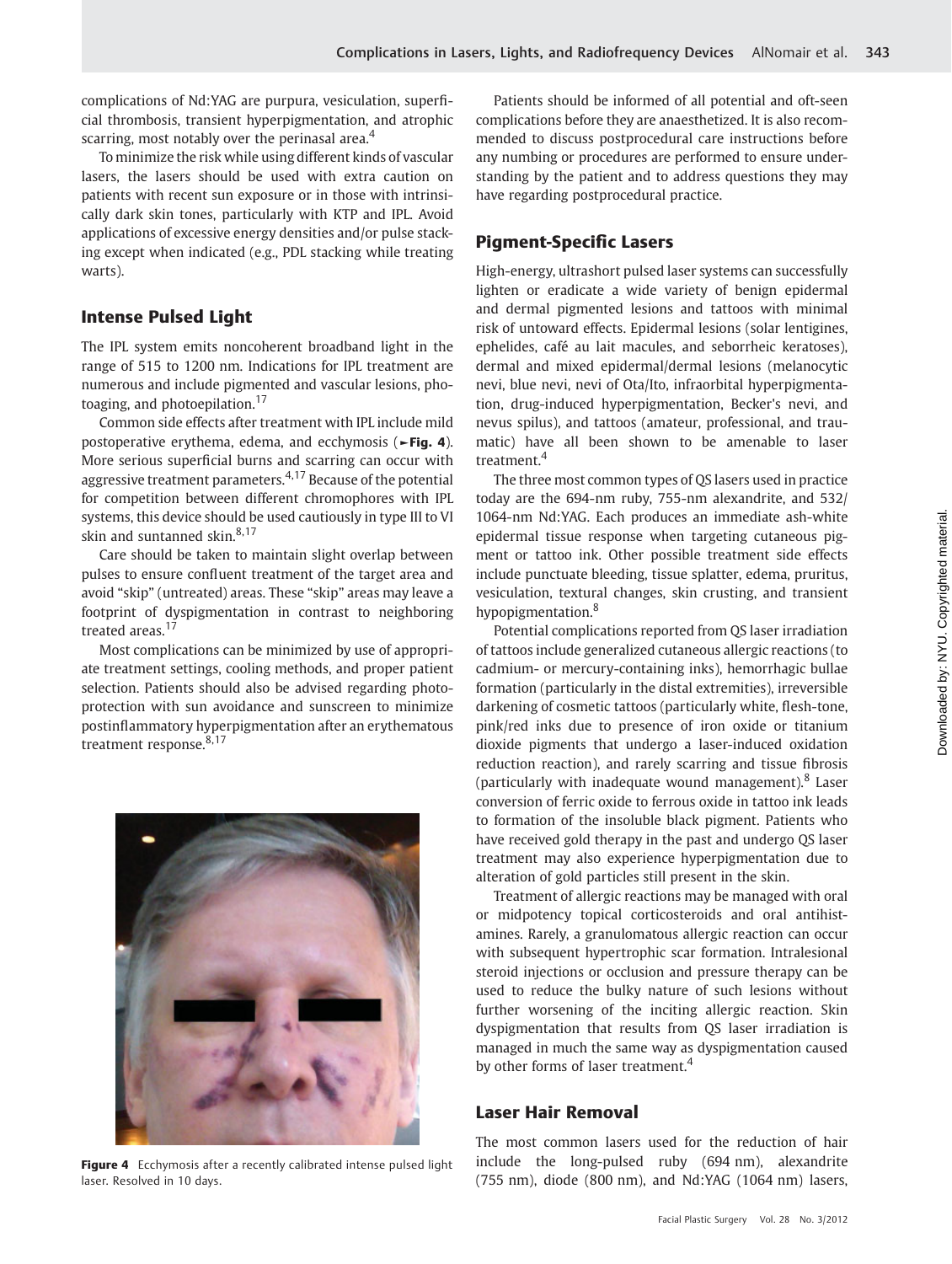

**Figure 5** Postinflammatory hyperpigmentation 3 months after ruby laser treatment due to failure to wear sunscreen.



Figure 6 Close-up of postinflammatory hyperpigmentation after ruby laser treatment.

as well as IPL (515 to 1200 nm) sources. These devices are most effective for hair removal because of their ability to target melanin in the hair shaft and follicle and to penetrate to the appropriate dermal depth to effect selective follicular destruction. Complications after photoepilation are influenced by skin type, body location, seasonal variations, and patient history of recent sun exposure. The extremities tend to suffer the most side effects, where as sun-protected areas, such as the axillary and inguinal regions, suffer the least. Side effects of laser-assisted hair removal are usually minor and transient ( $\blacktriangleright$  Figs. 5 and 6).

The most common reactions include pain during treatment, transient erythema, and perifollicular edema; vesicle formation, pigmentary alteration, burning, and scarring have also been documented ( $\blacktriangleright$ Fig. 7). Less obvious reactions include reticulate erythema and ocular complications. Most of the latter complications have occurred in individuals who are either tanned or have darker skin phototypes (IV to VI).<sup>7,8,18</sup> Because the 1064-nm wavelength is less efficiently absorbed by endogenous melanin, significantly fewer incidences of blistering, crusting, and dyspigmentation occur after Nd:YAG laser treatment of patients with darker or tanned skin. Complication rates will increase as skin pigment increases and as the power used increases. However, even in light-skinned individuals, with proper treatment parameters, complications and side effects can arise.<sup>19</sup>

Paradoxical hair growth is a possible side effect of photoepilation occurring in selected patient populations and body areas.<sup>15</sup> It occurs predominately on the face and neck of women of Mediterranean ancestry with darker skin phototypes. The border of the treated area and the immediately adjacent untreated skin are most commonly affected. The

phenomenon has been reported when low (subthreshold) fluences are delivered to a susceptible patient, triggering hair induction rather than follicular destruction. Although laserinduced paradoxical hair growth responds well to subsequent laser treatments at moderate to high fluences, all women undergoing laser-assisted hair removal on the face or neck should be informed of the possibility of this unwanted reaction.<sup>4</sup>

### Monopolar Radiofrequency

Radiofrequency tissue tightening is a unique nonsurgical treatment of skin laxity and tissue contour. Controlled heat modification of collagen stimulates a wound-healing



Figure 7 Postinflammatory hypopigmentation 1 week after diode treatment.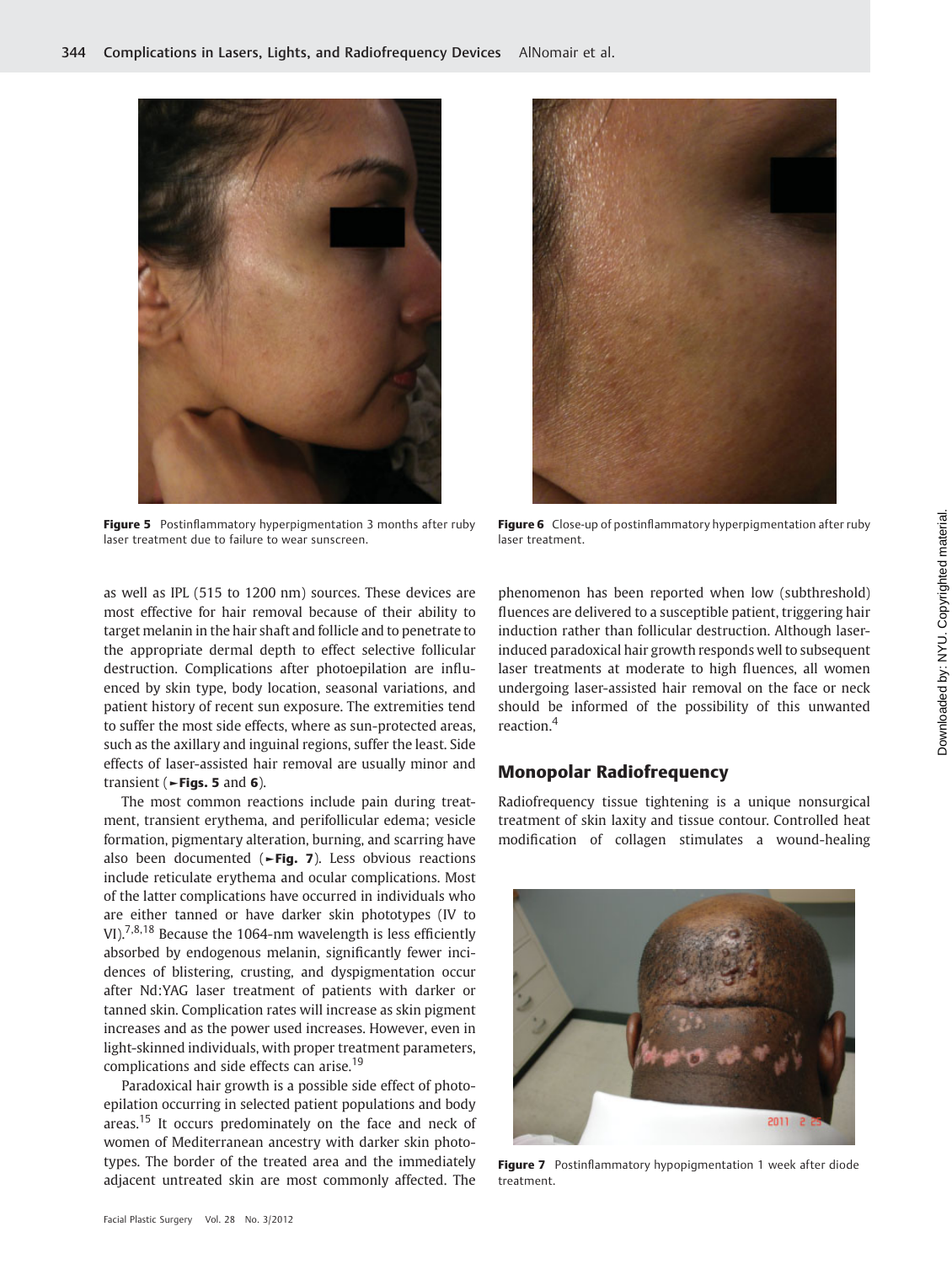response with immediate contraction of collagen fibrils and delayed formation of new collagen.<sup>17</sup> The complications range from immediate transient erythema and swelling to textural changes and cutaneous depressions.<sup>8</sup> Late side effects such as cutaneous depressions can occur weeks or months postoperatively and result from overheating of adipose tissue and fibrous septae with monopolar radiofrequency devices ( $\blacktriangleright$ Fig. 8). Caution must be used when treating over bony prominences or thin skin such as the forehead and temples; drawing skin away from bony prominences during treatment is recommended to minimize contour irregularities. Treating with lower fluences and multiple passes is advised to decrease the risk of adverse events. Mild dermal depressions often resolve spontaneously over time (►Fig. 9). More severe contour irregularities and scarring may improve with surgical subscision, autologous fat transfer, or cosmetic fillers ( $\blacktriangleright$ Fig. 10).<sup>17</sup>

As with other laser and light devices, malfunctioning of the equipment may on occasion occur. The tools, including hand pieces, should be routinely evaluated and inspected for areas of damage or parts needing repair (►Figs. 11 and 12).

## Conclusion

Although undesired, complications are a reality with clinical application of lasers, lights, and radiofrequency. Understanding the principles and mechanics of these tools can help minimize unwanted side effects, and it is imperative that all operators are aware of the spectrum of adverse effects and complication profile specific to each laser and energy source before use. Furthermore, physician and physician-extenders should only utilize these tools after they have a full understanding of possible complications and are comfortable with appropriate methods of treatment. These complications should be discussed in detail with patients, before the influences of anesthesia or numbing are introduced, and a full informed consent should be taken before the procedure. Thorough documentation of all discussion, preoperative photos, and procedure risks and benefits is essential. It is recommended to establish templates of these discussions for completion and efficiency.



Figure 9 Atrophic scar on left cheek due to Thermage over a cyst 1 year prior.



Figure 10 Thermage. Do not treat areas of acne excoriee.



Figure 8 Thermage scar due to treatment by physician-extender over an inflamed cyst.



Figure 11 This patient developed spot blanching during treatment with a monopolar radiofrequency device.